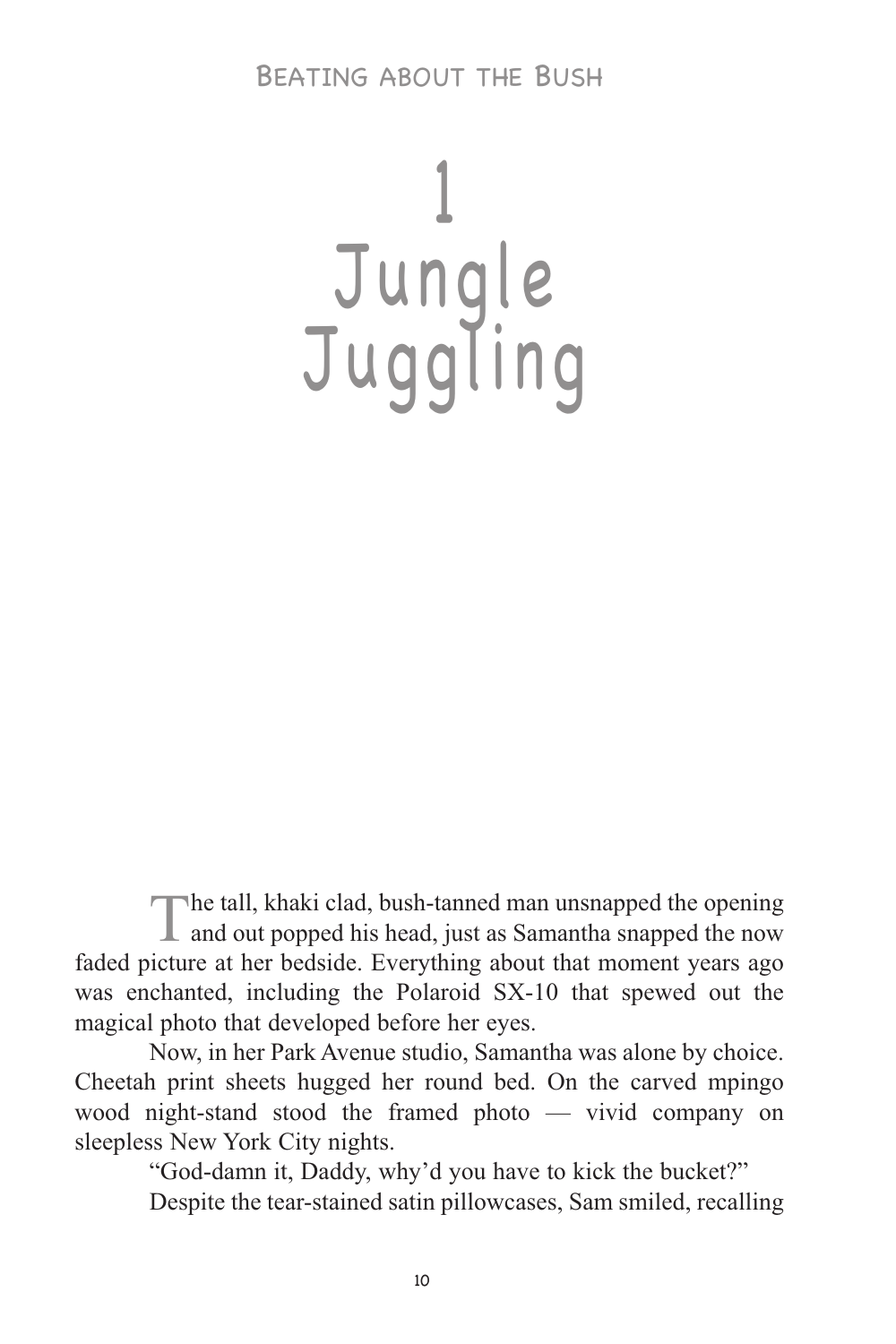how after taking that photo, Daddy had emerged from the tent, grabbed his rifle, and stepped over the record setting rogue crocodile he'd shot in the early morning hours, before sweeping her onto his shoulder on their way to breakfast at The Bundu Lodge.

Wiping her eyes with the back of her hand, Sam picked up the treasured frame. Her father's image gazed back, challenging his daughter to once again read the loving but stern inscription on the back. Sam complied. Her father's familiar flamboyant hand shook her with his endearing counsel: "What the fuck are you doing with your life, my little one?"

\*\*\*

The romp was in full swing when George, urged on by the throbbing between his legs, whisked the rollicking redhead out to his newest toy, *Chengelele*. The antique two-seater sat in the darkness at the end of The Lodge's red clay runway. "It's the same one Redford used on Meryl!" she cooed, proving that Out of Africa really was her favourite movie of all time. "Help me up."

Gleeful and gloriously naked before him, George hoisted the carrot-topped bimbette onto the wing. She screamed drunkenly while dangling, her legs kicking the air, her damp muff, several shades darker than the hair on her head, waving inches from George's face. One final shove from George's strapping arms landed the dream seeking damsel in a heap on the cockpit floor. George couldn't have been more pleased — or rewarded.

George scampered up like a baboon after a banana, although the banana in his shorts made it tricky. Taking his place in the pilot's seat of the De Havilland DH60X Gipsy Moth, the stage was set for the redheaded woodpecker to live her fantasy of being satisfied by a modern day Redford. While she frantically unbuttoned George's safari shirt, he helped himself out of khaki boxers. Sporting only his pilot's cap, George had no sooner made himself comfortable when the fiery hotty eased her well-lubricated chassis down onto his cock. Rubbing her breasts against his tanned and hairy chest she moaned, "Oh George," while performing a kneeling version of The Twist on his manly mechanism, "I just love flying a georgestick, it's so much

11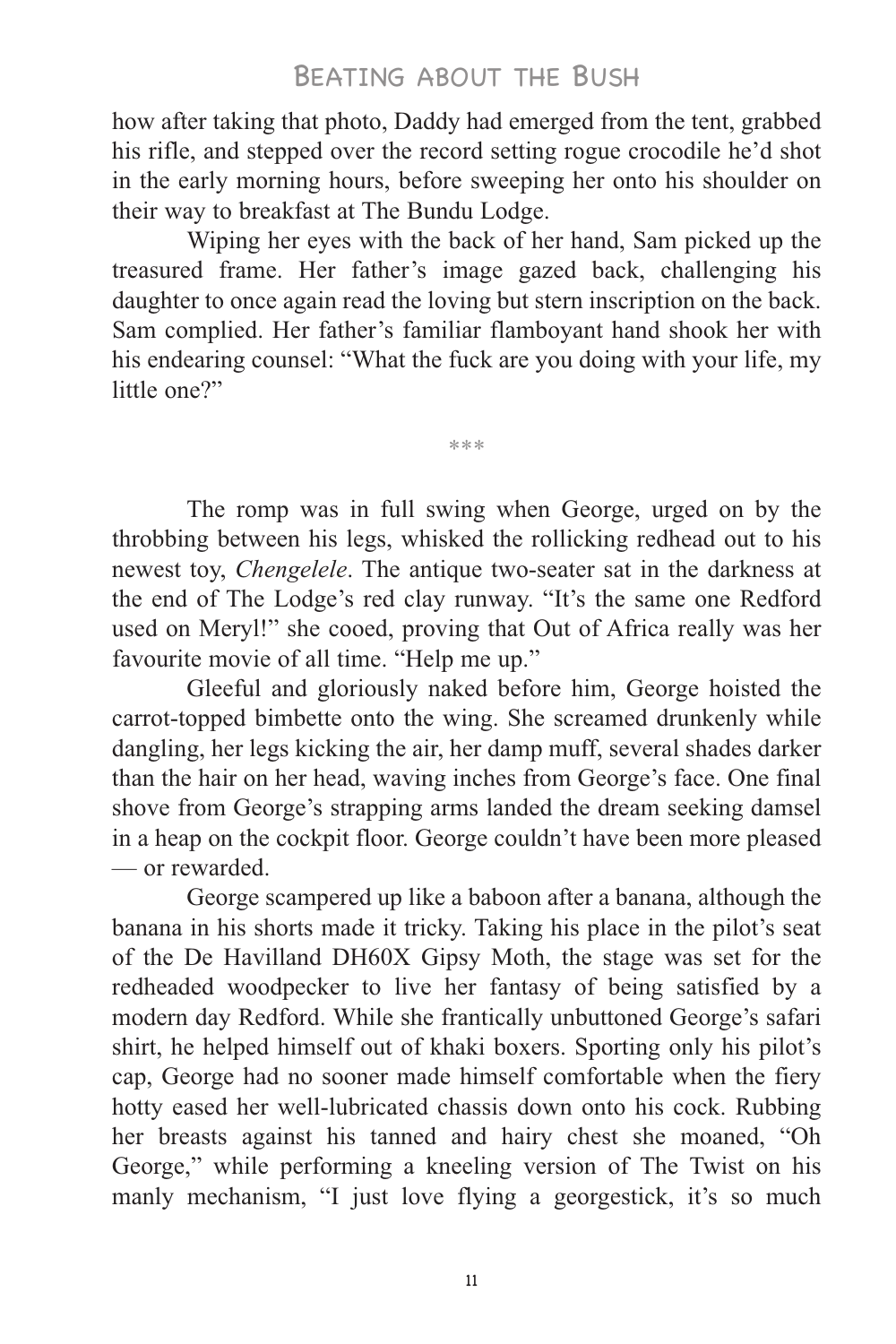friendlier than a joystick."

"You so sure?" George asked, guiding her left hand from his nipple to the plane's control column in front of him, and directly behind the lady straddling his lap.

Quizzically, the bimbette's fingers explored the control column jutting from the floorboard behind her. George could feel her wet vaginal sheath pulse around his cock. "Don't knock it, till you've knocked it."

In a flash, her dance on George's pole halted. "Is that what I think it is?"

"I'll give you a hint. It's Chengelele's namesake."

"Don't tell me... Chengelele means dildo!" she squealed.

"Dildo is dildo in any language, my dear. Chengelele is Swahili for penis."

"Well fiddle-de-dildo, Georgy," she said lifting herself off of George's eager shaft. "Now don't be so greedy. A faux Chengelele by any other name is still an inviting dildo. Grab some lube and let's tame that bad boy!"

With a hearty laugh, George quickly inserted three fingers in her now vacant lair while his thumb attended to a grateful clit. She gasped when George's sopping digits were removed to prime the dildo for pumping. She resumed her perch on George's pole, but it wasn't long before he lifted her sumptuous hips off his cock. Like Redford, he liked giving unexpected gifts.

"Noooo," she whimpered in distress. Her moan of deprivation quickly turned to moans of ecstasy as George eased her gently down onto the now moist Chengelele of the Redfordesk mount. Keeping in mind that timing is everything, George allowed the bimbette's relationship with the control pole to ripen, before lifting her off and easing her down once again onto his own ready rod. She gasped and moaned in abandon until she was the one gently but deliberately moving herself from one joystick to the other, while the full moon light cast a cued quixotic glow onto her sweat laden skin.

But unlike the manual controls of the Gipsy Moth, George was on auto-pilot. He knew the script by heart, and after her forth orgasm he'd lost count and interest. Despite the enjoyment of having her naked breasts crashing into his face as she manoeuvred between the joystick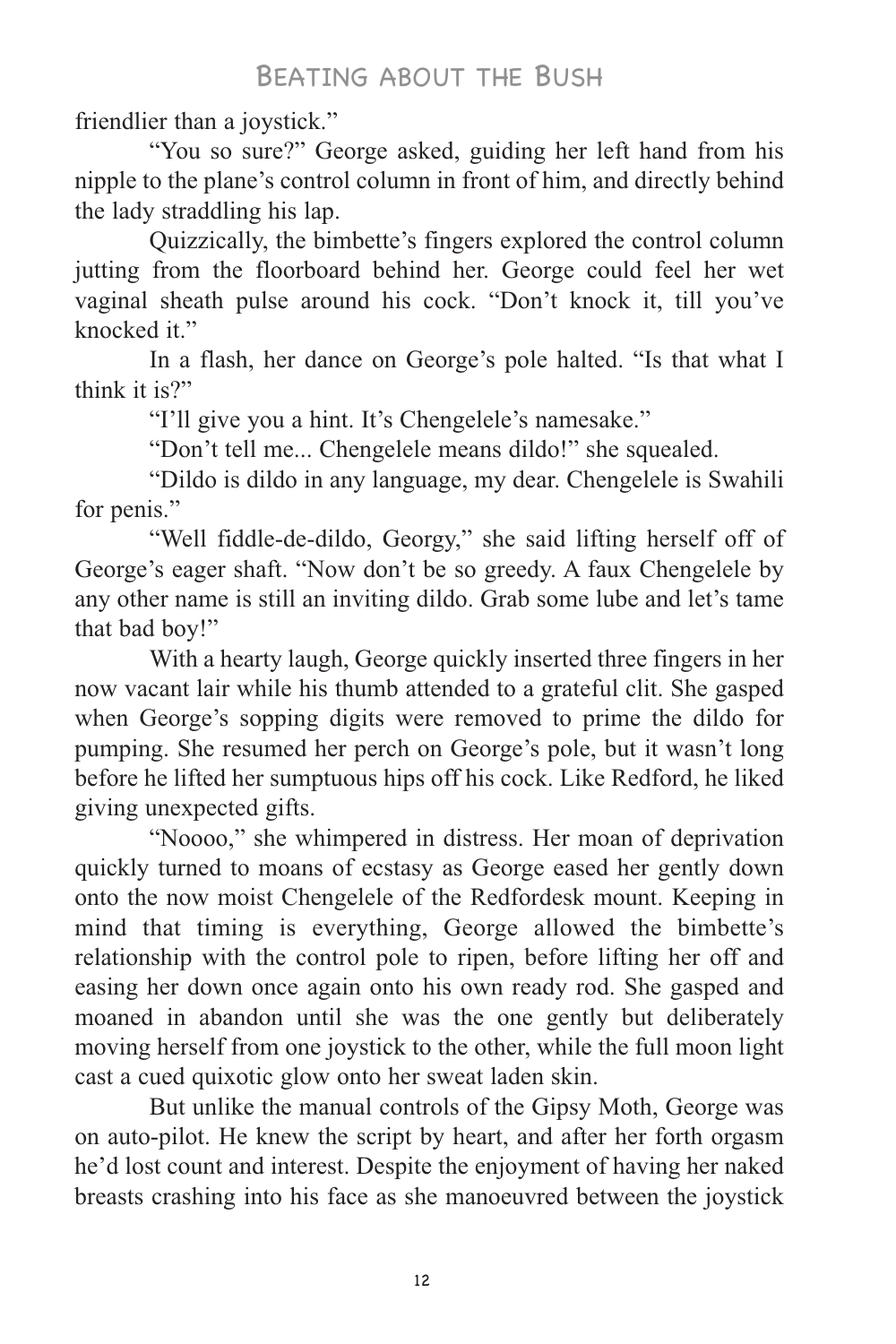and his somewhat softer, at this point, appendage, George knew it was hopeless, and looked forward to a cold Tusker and some chevda. By the end of the aero-escapade, the owner of the bouncing boobies was satiated and, he hoped, too exhausted to notice he still hadn't come.

\*\*\*

Sam had no sooner de-arched from her orgasm when her clit began throwing another tantrum.

"Again? Not again... I've gotta think. What am I doing with my life," Sam muttered. "New York City, my thirtieth birthday, and you poke your head up, with not a dick in sight."

The day had been filled with celebrating family, friends and suitors. As was usual at these gathering, Sam had spent more time than she cared fielding the heavily laden hints about marriage and babies. The only response Sam could muster was to sink further into her yearly shoulder-slumping-birthday-invoked-depression. No one would have guessed, and even Sam could've ignored it, except today. Today, Daddy's counsel echoed through her fear-filled sadness, "Birthdays are a hell of an excuse for a piss up, but those ending in zero are game changers."

Sam took a deep breath. She'd confront her fears tomorrow. Tomorrow she would look at the back of the frame again. Tomorrow she would find her Daddy, her champion, ready to pat her on the back as she takes on the naysayers and makes the tough decisions. Not tonight. Tonight was still her birthday and she could do whatever she wanted on her birthday, thirtieth or not. And what she wanted was to sleep.

But Sam's struggle for control was in vain. With each headstrong attempt to ignore the calls from below, Sam's defiant and dainty diva pulsed, taunting her to come and play. Eventually practicality ruled, and getting it over with seemed the best course. Then she'd sleep.

No sooner had Sam de-arched from yet another digital-O than she found herself battling her petite partner in pleasure, once again in a rip-roaring rage. This time Sam obeyed.

"Can't figure," she gasped "why I'm suddenly so wrapped up in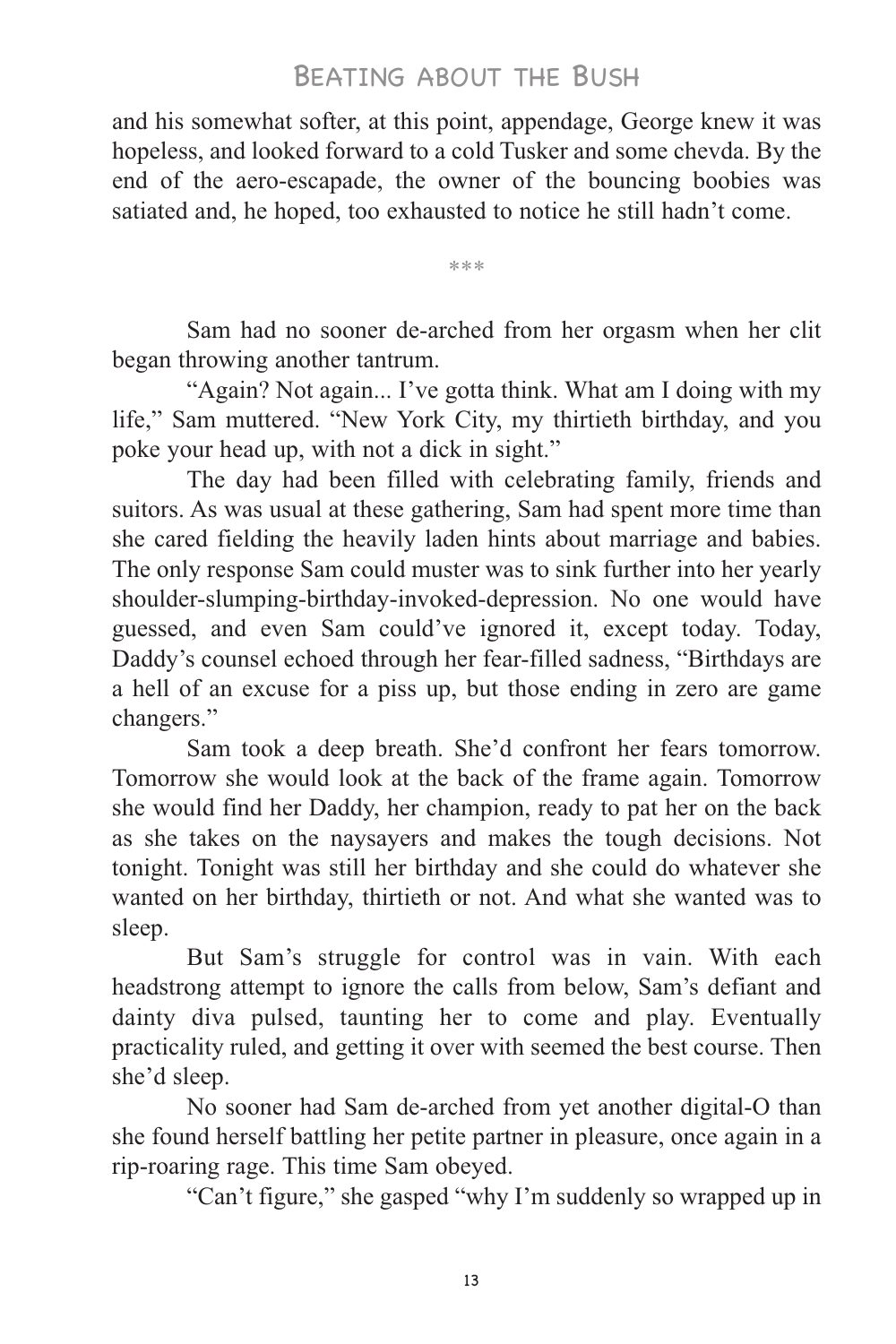myself. I'm not usually a double dipper… " Her answer came later. In fact eleven times later. Though she had to bring out a remote controlled Rabbit to relieve cramping fingers, each inning's orgasmic intensity increased to perverse heights. Unable to put two thoughts together, Sam finally gave up trying to think outside the box.

Satiated by Sam's surrender, her little Doctor Toughlove calmly withdrew its horny hold and retracted. Deep inside the slumped, satisfied and sweaty Sam, a revelation took place. "I'm not ready," she announced. "I'm not ready for the New Yorker version of a whitepicket-fence. Not ready for sewing gold plated buttons on the school blazers of 2.5 children. I've followed the script; the best schools, the best clothes, the best job. Enough's enough. The time has come. Many times… Yup, that's it. Forget about the gold buttons in need of a child and planting perennials on a penthouse terrace overlooking Central Park. The only planting I'm doing is the sowing of rock-hard, wild oats. And think I know exactly where to look... "

Flashing neon from the 61st Street Cinema's marquis outside her window reflected off Daddy's picture frame, giving the croaked croc a psychedelic appearance, and redirecting her attention to the night-stand. Sam pulled out the tight drawer and dumped the contents on the bed, extracting a gold trimmed, decade old brochure which she clutched to her bodacious ta-ta's.

Sam received the Bundu brochure for her twentieth birthday, along with the croc shot of her father and a check to cover the cost of an extended trip to the infamous Lodge. The money was long gone, spent, despite Daddy's objections, towards her Harvard MBA. But the fantasy lingered; evidenced by her boudoir and bathroom, fashioned in the same Bundu décor reflected in the glossy pages in her hands. Even the towers of intricately carved, intertwined human figures on her Tree of Life headboard, were the same as the traditional *Makonde* designs that decorated The Lodge's spa. Browsing through the pamphlet, it was her groin that twitched at the heading:

# *BUSH MASSAGE at BUNDU'S*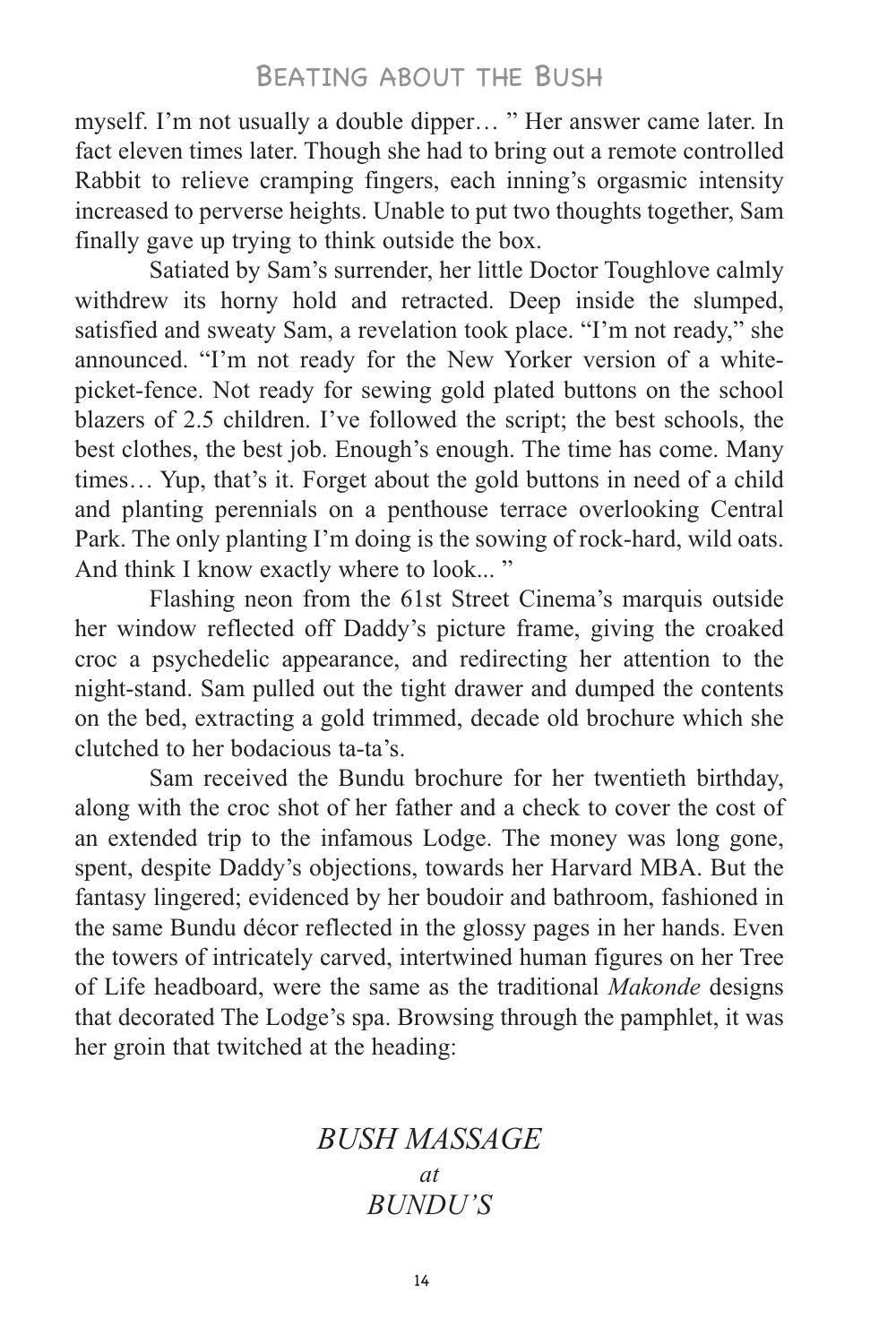# BEATING ABOUT THE BUSH *TREE OF LIFE SPA*

*Let the adrenalin rush of your encounter with the Big Five be smoothed away by our Big Five Therapies RhinAroma*

*An essentially oiled full body massage that cossets every nerve ending inside & out, leaving you smooth, glowing & scented of Africa.*

> *Buff Aloe Melt Down Stimulating Yohimbe bark & soothing Aloe for deep manipulation of your body's core muscles.*

*Stoned Leopard The ultimate in sensory delight, pure, heated basalt stones glide away tension, unblocking trapped energy.*

*Lion's Gate Designed to pamper you from your head to your toes and everything in between.*

*Cheatahhhhhh A quickie for those times when full body surrender has to wait.*

Confident her father would approve, Sam turned her back on security. Now the only dread Sam felt, was fear that the mystique of The Bundu Lodge had perished during her straight-laced journey through the glass ceiling, to the joyless top.

\*\*\*

Gazing despondently into the mirror, George viewed the ravages the night had inflicted. With his tanned craggy face and startlingly blue eyes accentuated by grey flecked brown hair, there was no doubt that George was, at the age of forty-five, and after a long night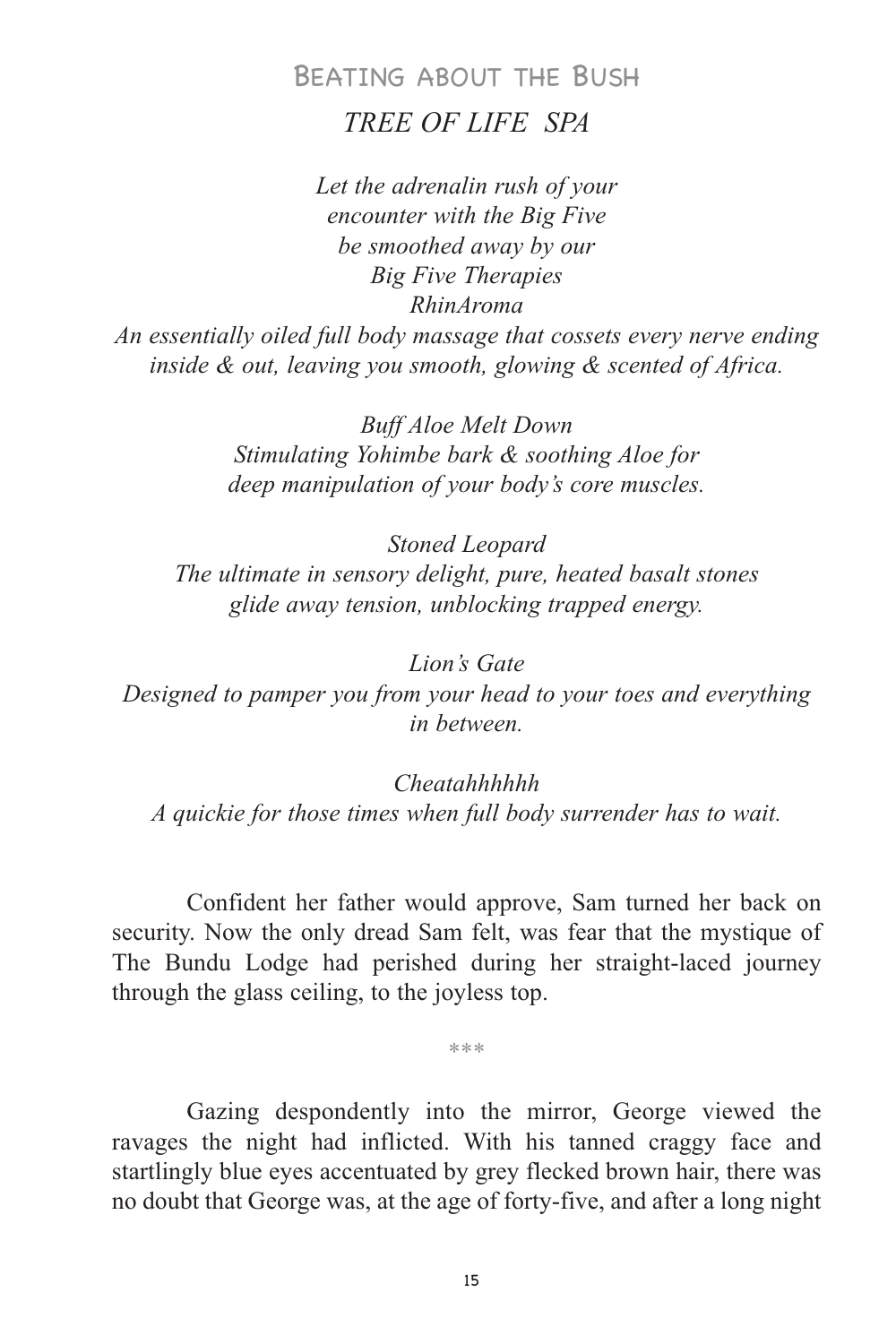carousing in Chengelele, still extremely good looking. His body had fared just as well. His stomach was washboard flat, and he took pride in hard leg muscles shown off by extra short shorts. He was an African version of the Marlboro man, with an easy smile and air of confidence verging on cockiness. This persona was supported and intensified by excesses in alcohol, women and the great outdoors. He was the epitome of a Kenyan Cowboy. All of this, along with his expertise in the bush, had secured him his job as General Manager of The Bundu Lodge, an exclusive getaway in Northern Kenya.

The Lodge, as it was also known, was more than just your run of the mill safari lodge. Bundu not only abounded in wildlife and stunning scenery, but had the distinction of being designed by the internationally renowned artist, Antonio Cazzino. George resided in one of the celebrated Bundu tents, where the atmosphere and adventure of Africa found union with luxury and comfort. The tents gave guests a tree house view, and it was from his own tree top veranda that George stood contemplating his domain.

When the rustling of sheets drew George's attention from the exotic environment to the intricately carved crib of the water bed, he was caught off guard. There, riding the waves, were the glorious black and white stripes of a zebra stretching voluptuously. The surprise was surreal, but quickly dissolved when George realized he'd once again been seduced by design; specifically, the designs of that great giver and getter of pleasure, Antonio Cazzino. Antonio Cazzino, whose desire became his vision, and whose vision became his promise. No one who succumbed to the Bundu brochure's sales pitch was ever disappointed, despite its extravagant claims:

*"Sensual luxury by Antonio Cazzino thrives in the details, and his trademark Animal Week Sheets, prove the rule. There are seven designs, providing the Monday to Sunday guest of the exclusive Bundu Lodge in Samburu, Northern Kenya with different bestial bedding each nightfall. Whimsical designs will entice you, as each consecutive evening the bedding becomes more seductive.*

*There is Snake Monday, Giraffe Tuesday, Wild Dog Wednesday,*